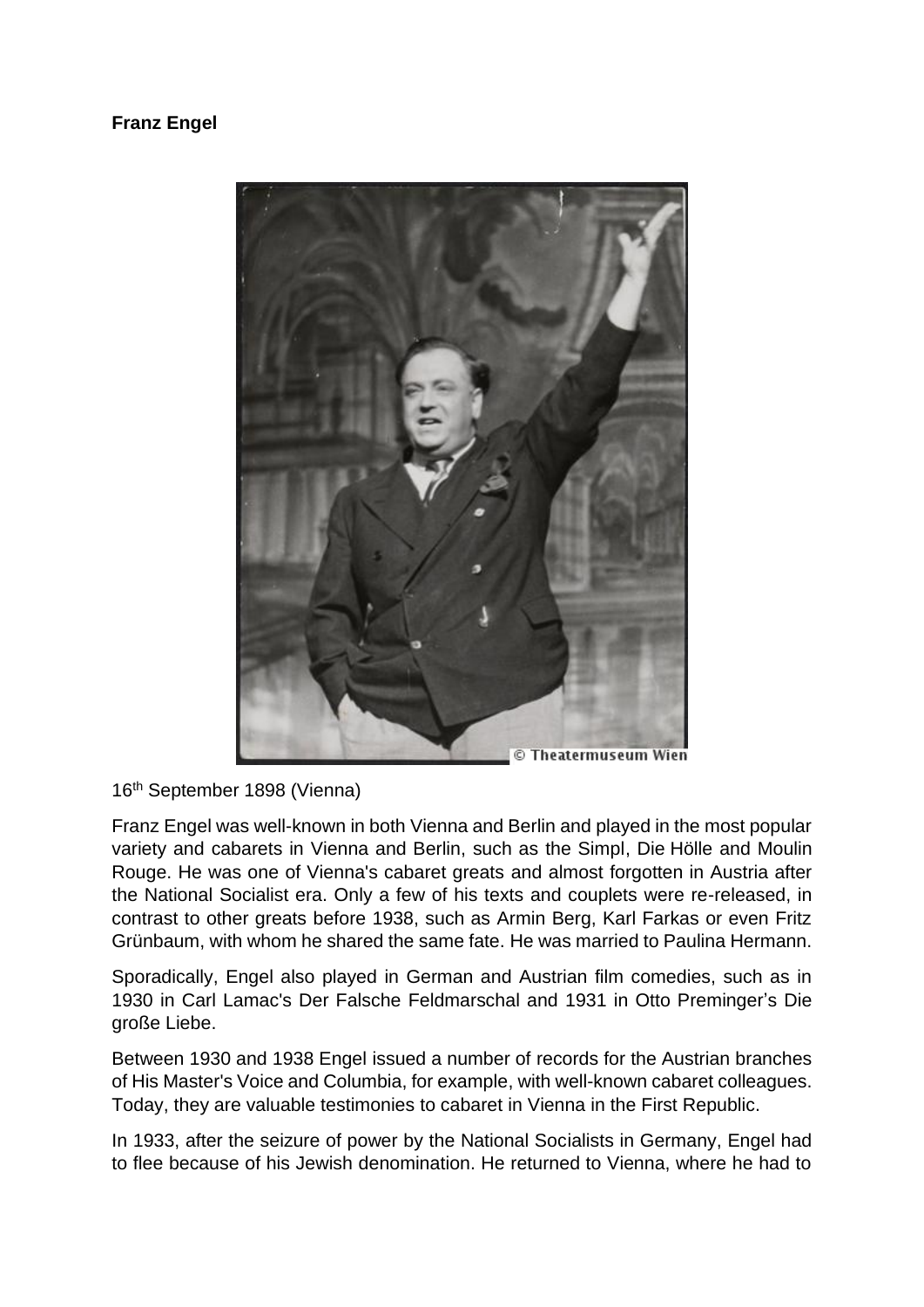flee again in 1938 after the Anschluss. He first arrived with other cabaret artists to Paris, where he was in 1939 together with Erwin Saldern and Fred Berger part of the formed by Karl Farkas exile cabaret group "Vienne à Paris". He then fled to the Netherlands, where he was interned after the German occupation of the Netherlands in the transit camp Westerbork. There he worked on the theatre productions produced by Willy Rosen. Along with other members of the Prominenten Theatre Group, he was imprisoned in Westerbork Transit and Concentration Camp in Northern Holland. From there, the Nazis deported him to the ghetto at Theresienstadt, on Transport XXIV/7, as number 163 on September 1944.He was there for a few weeks and then transported to Auschwitz on 16th October 1944 on Transport Er as number 1052 to Auschwitz, where he was murdered upon arrival, probably the next day.



## **Recordings**

Nur Fisolen with Otto Berkowitz and Franz Engel – am Klavier der Komponist. HMV AM 3135.

[Künstler-Portraits](https://youtu.be/acCOZXIuy0Y) : "Der Erlkönig" AM 3135 / 70-1594

In Paris, in Paris sind die Männer so süss Franz Engel with Otto Berkowitz am Klavier.

[Am Postschalter](https://youtu.be/EA9e_vobdFU) Franz Engel HMV AM 3323

[Mir ist alles ans](https://youtu.be/q9aeSQ-VNkg) Franz Engel HMV BA 246

Nur nicht heiraten Franz Engel HMV BA 273

[Man soll mit Pollaks nicht verkehren](https://youtu.be/0gwRbxsR_O0) Franz Engel with Karl Inwald on Piano Columbia DV 924

[Von was leben die Leute?](https://youtu.be/0tbDuq4o-io) Franz Engel with Karl Inwald on Piano Columbia DV 924

[Die Arbeit in Wien](https://youtu.be/jImc5a8Z-4c) Franz Engel – am Flügel: Karl Inwald. Columbia DV 925